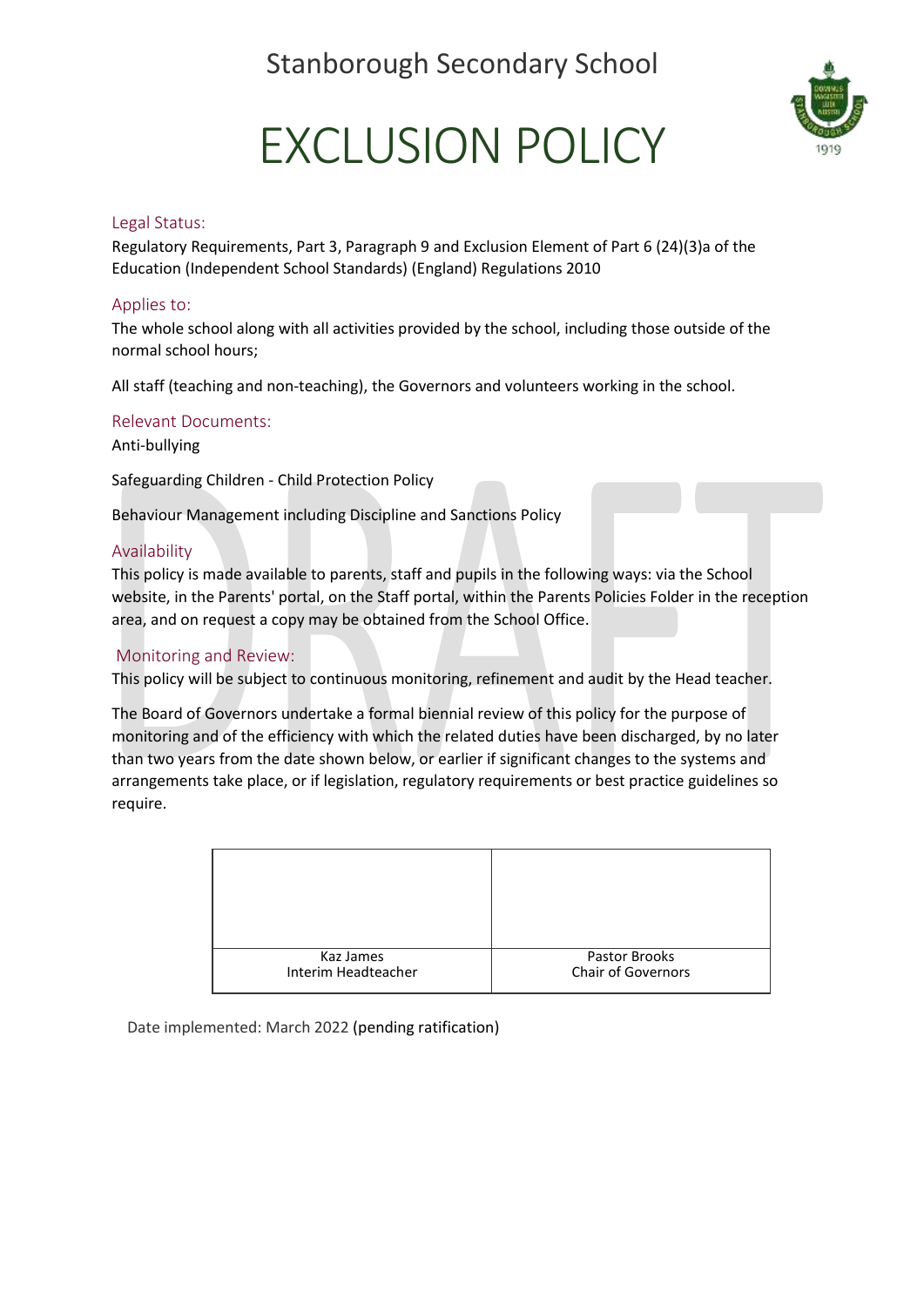# Exclusions Policy

Stanborough School will apply its behaviour policies in a consistent, rigorous and non-discriminatory way and all areas of application of these policies will be monitored routinely. Ultimate sanctions at Stanborough School are:

- Suspension = Fixed Penalty Exclusion
- Expulsion = Permanent Exclusion

Neither sanction is used lightly. The power to suspend or expel a pupil can only be exercised by the Head teacher. If the Head teacher excludes a pupil, the parents are informed immediately, giving reasons for the exclusion. At the same time, in the case of a permanent exclusion, the Head teacher makes it clear to the parents that they can, if they wish, appeal against the decision to the Chairman of the Board. The school informs the parents how to make any such appeal.

## Serious Offences and Exclusions

Serious offences are those that may have a significant impact on the individual pupil or others in the school. Examples include:

- Severe or persistent bullying, racism or harassment;
- Stealing;
- Extreme or persistent violence, actual or threatened, against a pupil or member of staff;
- Sexual abuse, assault or activity;
- Smoking, illegal drugs (possession and/or use) or alcohol (consumption or possession)
- Significant vandalism;
- Going out of bounds on the school premises
- Persistent misbehaviour when normal disciplinary measures have failed;
- Carrying an offensive weapon.

### Procedure to be followed

- Parents must be informed immediately by phone with a follow up letter.
- A copy of a sheet entitled 'Advice for Parents/Carers' will be attached to the letter.
- Parents must be notified of their right to appeal.
- Stanborough School will ensure that arrangements are in place for work to be sent home.
- Arrangements will be made for a return to school interview that includes the parents/carers.
- A re-integration support plan will be put in place.

All cases of exclusion will be treated in the strictest confidence on a need-to-know basis and are not to be discussed outside the school

## Responsibilities of the School

If the School commences an investigation which may lead to a fixed term temporary exclusion or to permanent exclusion the Head teacher must inform the parent without delay. Before resorting to exclusion, the School will normally try alternative solutions (for example, a restorative justice process - whereby the harm caused to the 'victim' can be redressed). Parental contact will ideally be made by telephone, the telephone call being followed by a letter within one school day. The letter will include information about: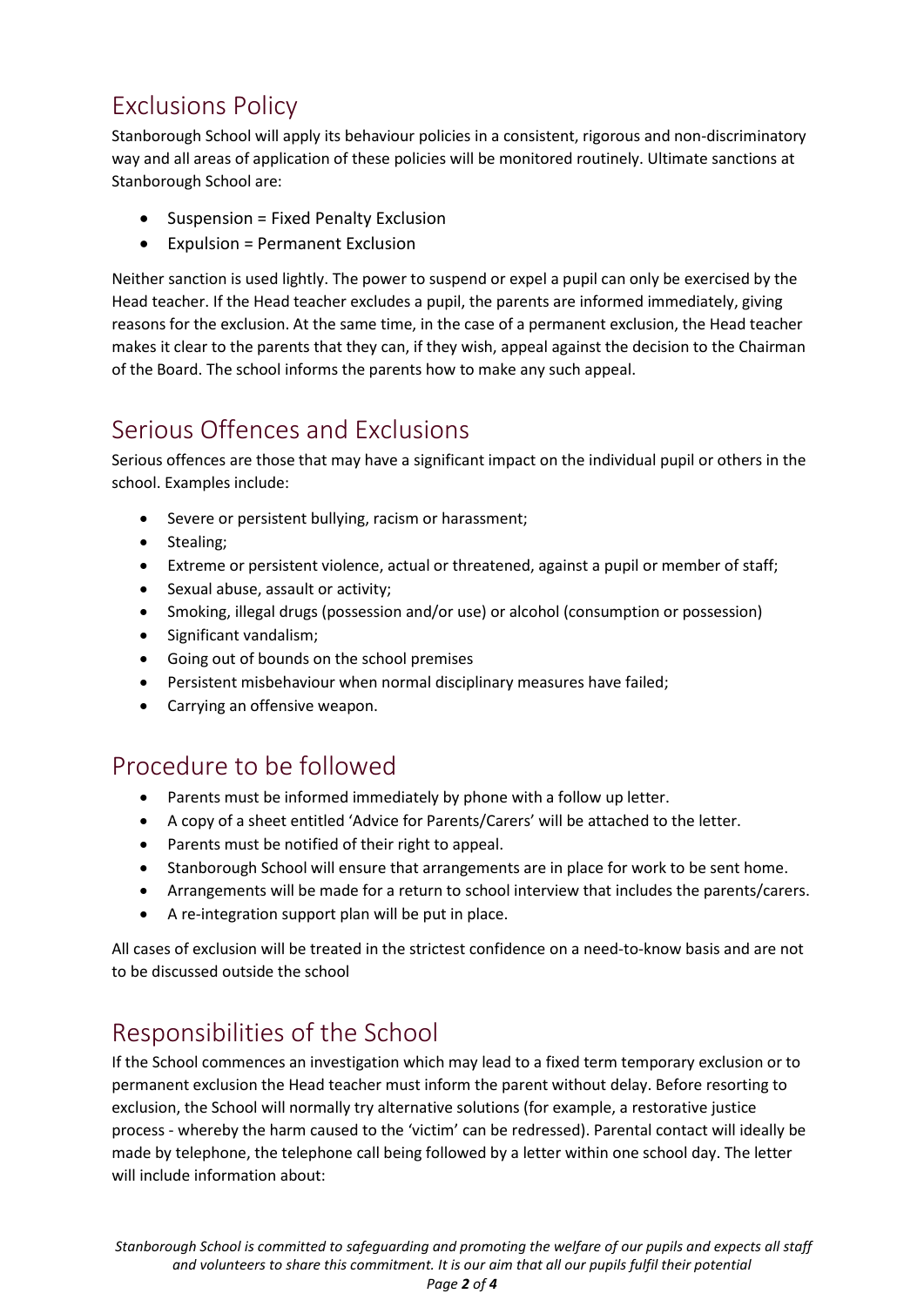- The nature of the offence and the results of any investigation to date;
- That the sanction of a fixed term temporary exclusion or permanent exclusion may be imposed;
- In the case of a permanent exclusion the parents' right to state their case to the Head teacher and if that is not satisfactory then to the Advisory Board and whom they should contact to do this, including the latest date that the parent may give a written statement to the discipline committee;
- The parents' right to see their child's school record and the Head teacher must comply with such a request within 15 school days, although in exclusion cases compliance should be prompt.
- The Head teacher may not suspend a pupil for more than 5 days or an aggregate of 15 days in any school term without the agreement of the Board of Governors.
- In the case of permanent exclusion, agreement in writing will be obtained from the Chairman of the Board insofar as it does not conflict with the impartiality of any Appeals process.

Where reasonable adjustments to policies and practices have been made to accommodate a pupil's needs and to avoid the necessity for exclusion as far as possible, exclusion may be justified if there is a material and substantial reason for it. A specific incident affecting order and discipline in the school may be such a reason. The decision to exclude for a fixed term will be notified to the parent in writing with reasons. If the School determines that a pupil should be excluded for a fixed period, the Head teacher will provide the parent in writing with information as to:

- The period of the Fixed Term Exclusion;
- The arrangements, such as setting work, to allow the pupil to continue their education during the Fixed Term Exclusion.

If the School decides (after completing the investigation or as a result of new evidence and further investigation) that it is necessary to extend a fixed period Temporary Exclusion or to convert it into a Permanent Exclusion, the Head teacher will write again to the parent with the reasons for this decision. The decision to exclude a pupil permanently will only be taken as a last resort when a wide range of strategies for dealing with disciplinary offences has been employed to no avail or an exceptional 'one-off' offence has been committed. Parental cooperation forms part of the contract between the school and all the parents at the school. The correspondence will be easily intelligible and in plain English.

# Appeals

If parents or guardians wish to appeal against a permanent exclusion, then they must do so to the Chairman of the Board in writing, within one week of the letter notifying the parents or guardians of the exclusion. The Chairman of the Board will establish an Appeal Panel to consider the appeal.

The Appeal Panel will normally convene within three weeks of the receipt of the letter requesting the appeal. The parents or guardian may bring a representative to the meeting. All letters and documents relied on by the Head teacher shall be made available to the parents or guardian prior to the hearing. The parents or guardian or their representative may ask questions of the Head teacher or may raise any relevant matter for the consideration of the Panel. The Panel may call for any further information it requires. No evidence or argument shall be presented to the Panel in the absence either of the parents or guardian or their representative, or in the absence of the Head